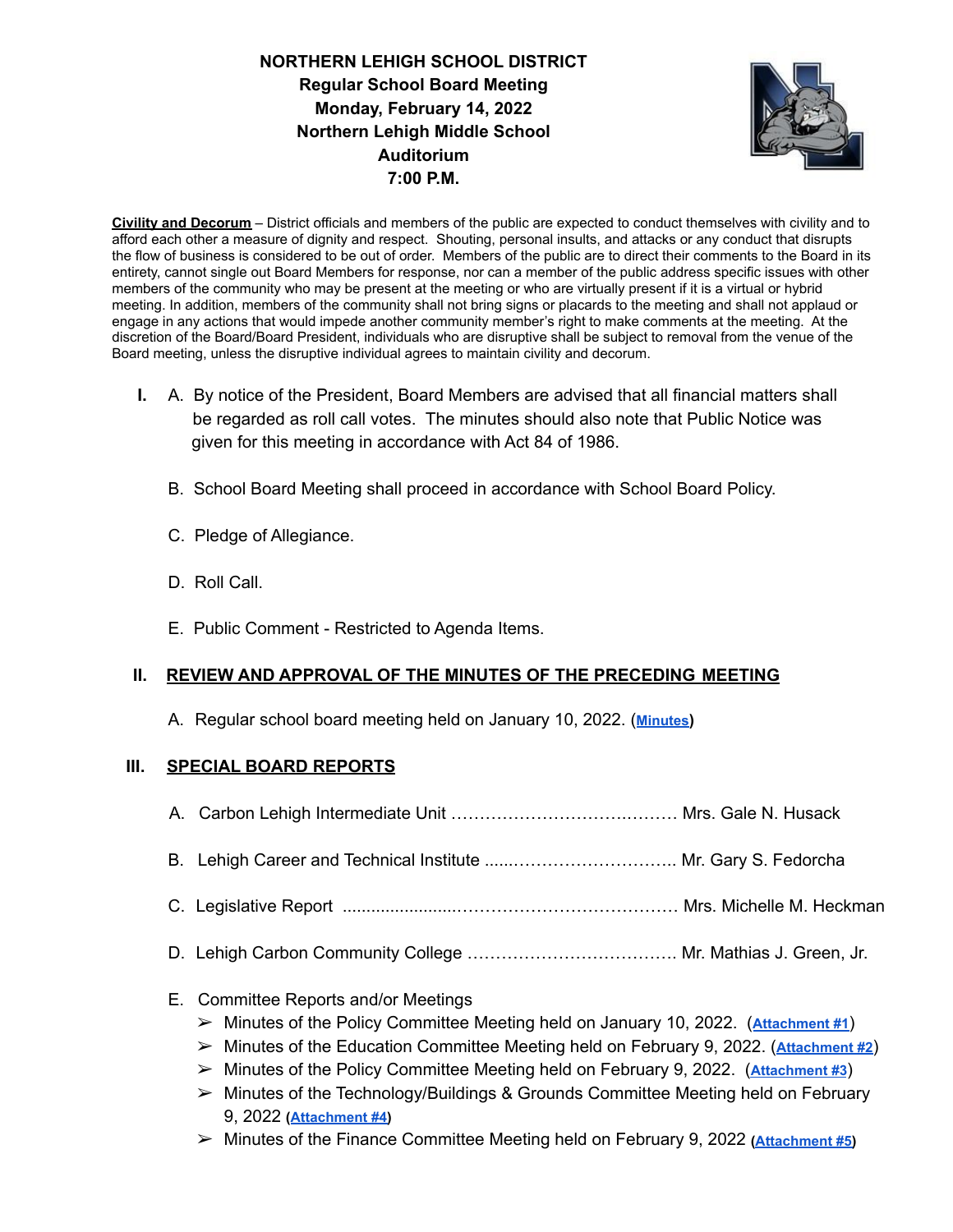- $\triangleright$  Minutes of the Extra and Co-Curricular Meeting Committee Meeting held on February 9, 2022 **([Attachment #6\)](https://drive.google.com/file/d/1WwvrgVZvSFwkNPGZGCZVjm88U4GVy50Z/view?usp=sharing)**
- F. Student Representatives to the Board Report …………….…….. Ms. Paige Craddock Ms. Danielle Dougherty
- G. Solicitor's Report………………………………………………………Attorney Kristine Roddick
- H. Business Manager's Report ………………………….………….… Mrs. Sherri Molitoris
	- $\geq$  2022-2023 LCCC Operating, Debt Services, and Capital Expenditures Budgets
	- ➢ 2022-2023 CLIU #21 Operational and Programs Services Budget
	- ➢ 2022-2023 LCTI General Fund and Academic Center Budgets
	- ➢ Governor's Budget
- I. Assistant Superintendent's Report …………………..………………Dr. Tania Stoker
	- $\triangleright$  ESSER Grant Update
	- $\geq$  22-23 Middle School Curriculum Guide and High School Program of Study
- J. Superintendent's Report ………………..………………….…………Mr. Matthew Link
	- $\triangleright$  National School Counselors Appreciation Week February 7-11, 2022
	- ➢ Food Service Workers Appreciation Week February 7-11, 2022
	- $\triangleright$  School Police Officer Appreciation Day February 15, 2022
	- $\triangleright$  Recognition of Retiree Thomas Mertus
	- ➢ LVECU Donation
	- ➢ COVID/Health & Safety Plan Update
- K. An executive session will be held at 6:00 p.m. in the Middle School Library.

## **IV. PERSONNEL**

- A. Resignation/Retirement
	- 1. With regret, accept the retirement resignation of Beverly Overholt from her position as Elementary Teacher at Peters Elementary, effective the end of the 2021-2022 school year. Mrs. Overholt will be retiring from the Northern Lehigh School District after 16 years of service.
	- 2. With regret, accept the retirement resignation of Elizabeth Case from her position as Learning Support Teacher at the middle school, effective the end of the 2021-2022 school year. Mrs. Case will be retiring from the Northern Lehigh School District after 27 years of service.
	- 3. With regret, accept the retirement resignation of Catherine Farole from her position as Learning Support Teacher at the middle school, effective the end of the 2021-2022 school year. Mrs. Farole will be retiring from the Northern Lehigh School District after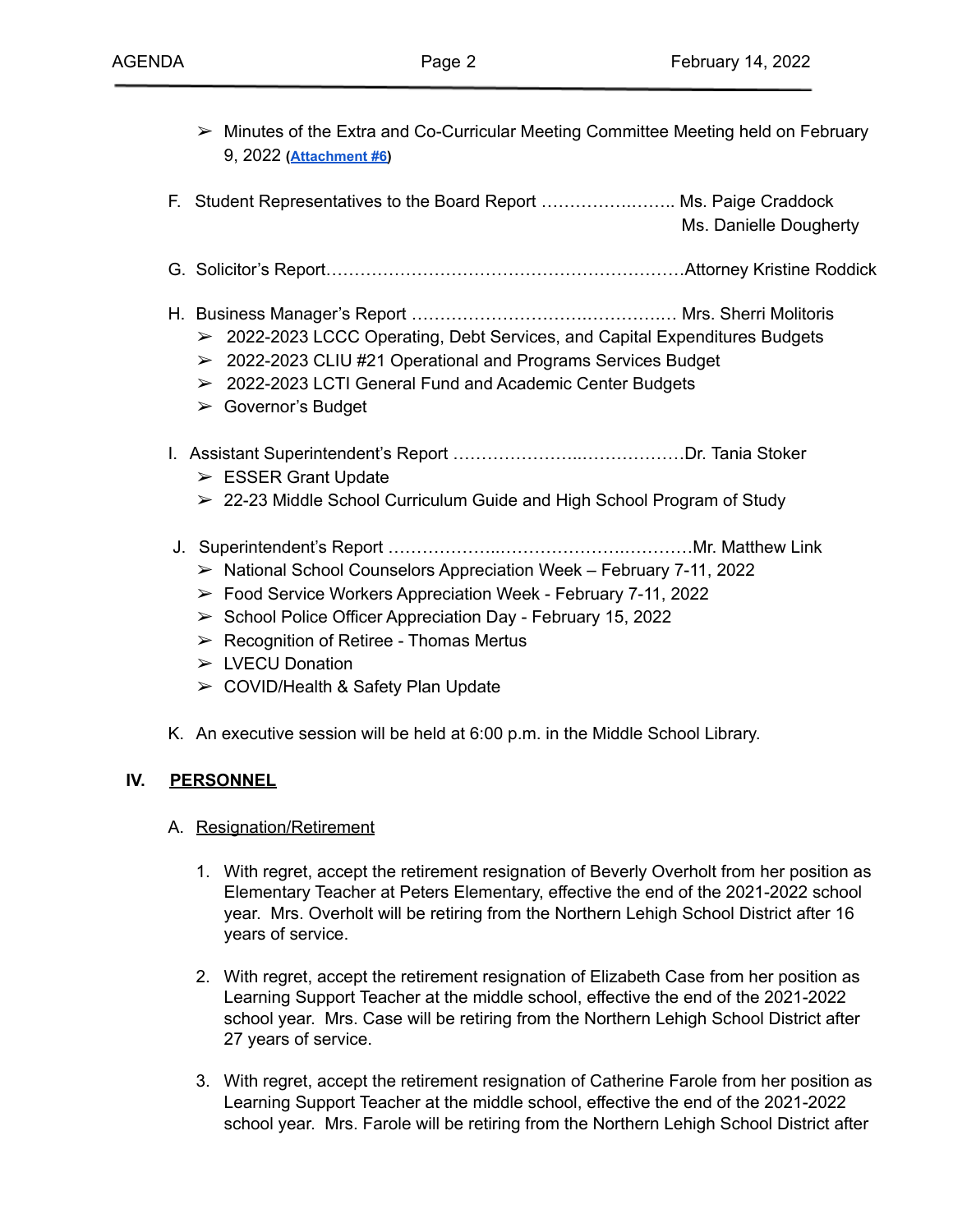37.5 years of service.

- 4. Accept the resignation of Stephanie Gustafson from her position as Permanent Substitute, District-Wide, effective January 21, 2022.
- 5. Accept the resignation of Diana Detweiler from her position as Office Paraprofessional at the high school, effective February 4, 2022.
- 6. Accept the resignation of James Fisher from his position as Permanent Substitute, District-Wide, effective February 1, 2022.
- 7. Accept the resignation of Cassandra Keiser from her position as Bookkeeper II Accounts Payable, effective January 28, 2022.

#### B. Administrative Transfer

1. Tara Trainer

| From:      | Bookkeeper II - Accounts Receivable |
|------------|-------------------------------------|
| To:        | Bookkeeper II - Accounts Payable    |
| Salary:    | No change in salary                 |
| Effective: | January 31, 2022                    |

#### C. Appointment - Instructional

| 1. Susan Holland* | <b>Professional Employee</b>                          |
|-------------------|-------------------------------------------------------|
| Assignment:       | <b>Special Education Teacher</b>                      |
| Salary:           | \$63,375 (Step 5 M+ on the 2021-2022 CBA              |
|                   | Salary Schedule)                                      |
| Effective:        | Upon Release from Current School District             |
|                   | *Pending Verification of Missing Personnel File Items |

2. Angela Everett

Assignment: After School Program Teacher at Peters **Elementary** Salary: \$30/hour as per the CBA Effective: 2021-2022 School Year

### D. Appointment - Non-Instructional

1. Dale Wanamaker\*

Assignment: **Instructional Paraprofessional** Salary: \$15.45/hour Effective: February 7, 2022

**\*60 Working Day Probationary Period**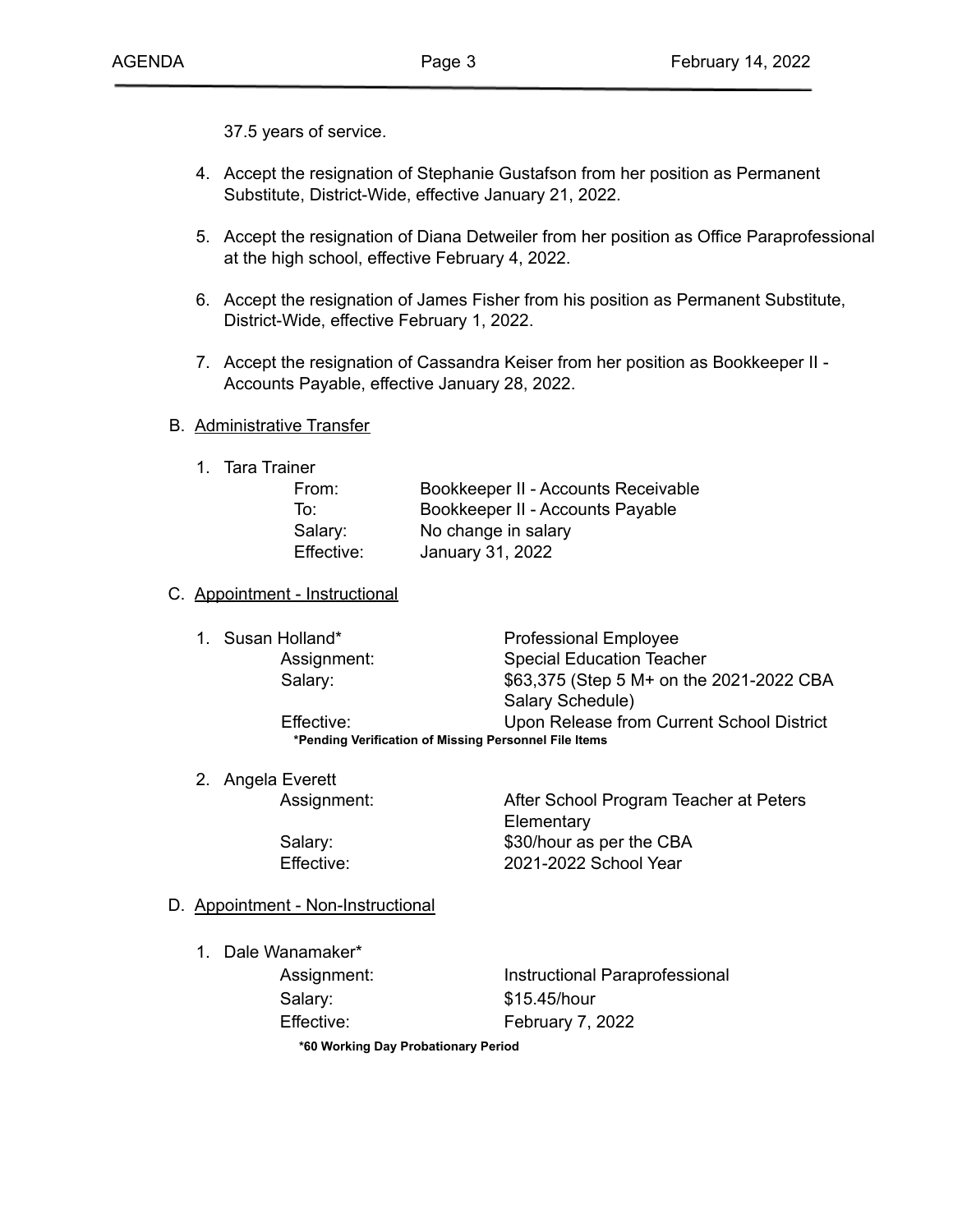2. Elivonne Mendez\* \*\*

Assignment: Confidential Administrative Assistant to the Superintendent Salary: \$51,000.00 (prorated) Effective: March 23, 2022

**\*60 Working Day Probationary Period \*\*Pending Verification of Missing Personnel File Items**

3. Charles Young\*

| Assignment:                         | Cook's Helper                              |  |
|-------------------------------------|--------------------------------------------|--|
| Salary:                             | \$13.50/hour for the 2021-2022 school year |  |
| Effective:                          | February 14, 2022                          |  |
| *60 Working Day Probationary Period |                                            |  |
|                                     |                                            |  |

### E**.** Rescind Co-Curricular Appointments

- 1. Rescind the motion appointing Jason Reinhard as the Assistant Softball Coach that was approved at the August 9, 2021, school board meeting.
- 2. Rescind the motion appointing David Oertner as the Assistant Track & Field Coach that was approved at the August 9, 2021, school board meeting.
- 3. Rescind the motion appointing Drake Pristash as the Assistant Track & Field Coach that was approved at the August 9, 2021, school board meeting.

### F. Co-Curricular Appointments 2021-2022

| Tatiana Lopez    | Assistant Track & Field Coach         | \$3,335                   |
|------------------|---------------------------------------|---------------------------|
| Elizabeth Hannon | Assistant Track & Field Coach         | \$3,335                   |
| Jason Smith      | <b>Assistant Softball Coach</b>       | \$3,335                   |
| Rajev Gupta      | Asst. MS Track & Field Coach-Shared   | \$1,508 (Adjusted Amount) |
| Elizabeth Case   | Asst. MS Track & Field Coach - Shared | \$1.508                   |

## G. Co-Curricular Volunteers 2021-2022

| Kay Solderitch | <b>Assistant Softball Coach</b>        |
|----------------|----------------------------------------|
| David Oertner  | <b>Assistant Track and Field Coach</b> |
| Drake Pristash | Assistant Track and Field Coach        |

H. Approve the following individual as a District-Wide permanent substitute teacher for the 2021-2022 school year. They will be paid a daily per diem rate of \$150.00 and will receive district health benefits according to the Affordable Care Act regulations with co-payment amounts equivalent to that of district personnel.

### Christopher Hamm

I. Approve the termination of employment of Employee #7410 from their position of Cafeteria Monitor, effective January 5, 2022.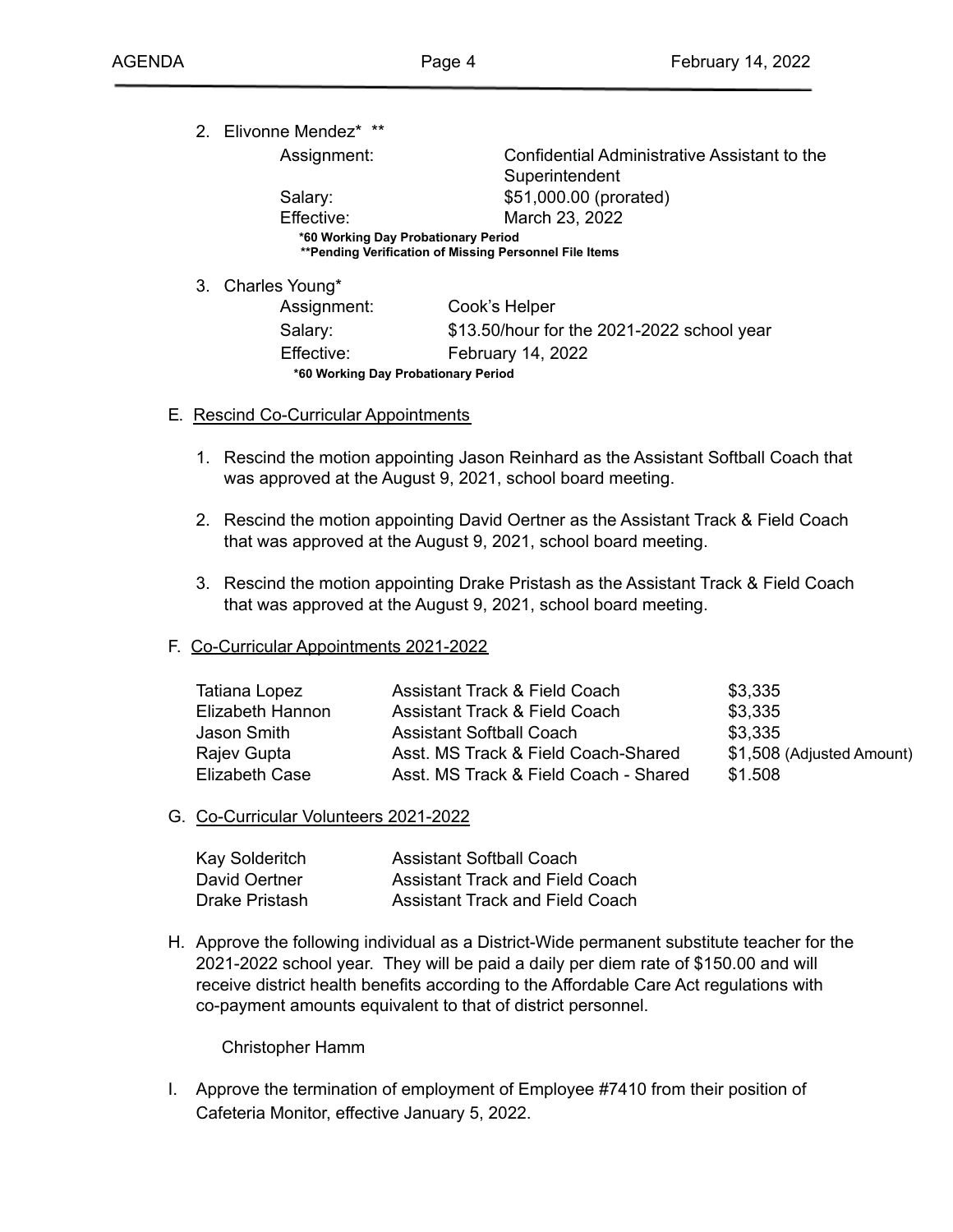### J. Brandywine Transportation Bus Drivers/Aides

Motion to approve the following bus drivers/aides from Brandywine Transportation to transport Northern Lehigh School District students for the 2021-2022 school year:

Gerald Hadinger, Jr. - Bus Driver Gayle Solderitz - Bus Driver Charles Young - Bus Driver Matilde Acosta - Bus Aide

### K. Substitute

1. Instructional

Motion to appoint the following substitute teacher for the 2021-2022 school year at the 2021-2022 substitute teacher rates as approved on the Supplemental Personnel Salary Schedule:

Alyssa Snyder\* **\*Pending Verification of Missing Personnel File Items**

### **V. POLICY**

- A. Board Policy First Reading
	- 1. Approve school board policy #218.1 Weapons Pupils, as presented after the first reading. (**[Attachment #7](https://drive.google.com/file/d/1JLMYOroQcWIYtKDFvKy4qRh_Z-Qd5UQR/view?usp=sharing)**)
	- 2. Approve school board policy #218.2 Terroristic Threats Pupils, as presented after the first reading. (**[Attachment #8](https://drive.google.com/file/d/1XjgDt8Nr43pFh7g7VdvXtGsOY6qMxAYL/view?usp=sharing)**)
	- 3. Approve school board policy #222 Tobacco and Vaping Products Pupils , as presented after the first reading. (**[Attachment #9](https://drive.google.com/file/d/1GE_RWnfmbpN4x-GhVCa7c2pa11qRS04z/view?usp=sharing)**)
	- 4. Approve school board policy #247 Hazing Pupils, as presented after the first reading. (**[Attachment #10](https://drive.google.com/file/d/1YrSa_3Z_3cMeN2ltrV3bul9Bqz2jSWeA/view?usp=sharing)**)
	- 5. Approve school board policy #249 Bullying/Cyberbullying Pupils, as presented after the first reading. (**[Attachment #11](https://drive.google.com/file/d/1yePToUlrvp0L9QCHXfEs7ib69-ONeaEr/view?usp=sharing)**)

### B. Board Policy Second Reading

- 1. Approve school board policy #137.1 Extracurricular Participation by Home Education Students - Programs, as presented after the second reading. (**[Attachment #12](https://drive.google.com/file/d/1dJIs2mbAHkEjIIXhBf0yauhGp1zAeZTB/view?usp=sharing)**)
- 2. Approve school board policy #146.1 Trauma-Informed Approach Programs, as presented after the second reading. (**[Attachment](https://drive.google.com/file/d/1y47NH6LXB4ERLYqjGV_w6-Rll4LXBm3B/view?usp=sharing) #13** )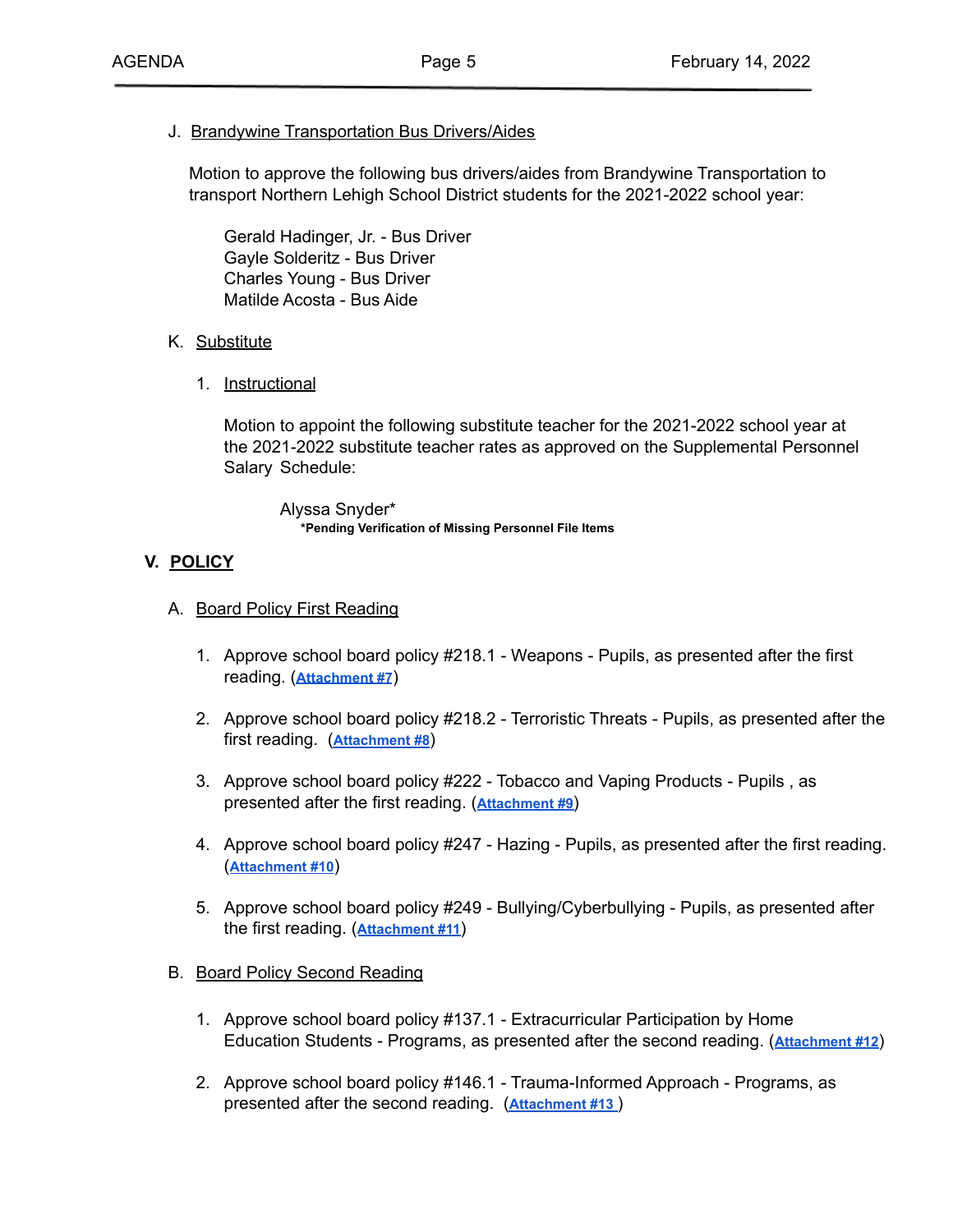- 3. Approve school board policy #236.1 Threat Assessment Pupils, as presented after the second reading. (**[Attachment #14](https://drive.google.com/file/d/1-R4wmb6A7LSR9KfDROEeAfNm7SuVL0_q/view?usp=sharing)**)
- 4. Approve school board policy #805 Emergency Preparedness and Response Operations, as presented after the second reading. (**[Attachment #15](https://drive.google.com/file/d/1KBPL_uE3nKXbC0h-3hkhPOlPjR5Hg5YK/view?usp=sharing)**)
- 5. Approve school board policy #805.2 School Security Personnel Operations, as presented after the second reading. (**[Attachment](https://drive.google.com/file/d/18jeiu8uj3nd-KLDhW894YrYuok9h9pIi/view?usp=sharing) #16**)
- C. Board Governance Standards/Code of Conduct

Approve to reaffirm the school board governance standards and code of conduct referenced in school board policy #011 – Local Board Procedures – Board Governance Standards/Code of Conduct as recommended by the Pennsylvania School Board Association. **[\(Attachment #17](https://drive.google.com/file/d/1yj_RRnuR0gUy1ishV-zNWfb7zBo9sQ5X/view?usp=sharing))**

### **VI. CONFERENCES**

### **VII. CURRICULUM AND INSTRUCTION**

- A. As per the recommendation of the administration and Education Committee, approve the Middle School Curriculum Guide for the 2022-2023 school year, as presented. (**[Attachment #18](https://drive.google.com/file/d/1hgevyGsxcEU2FAciJLTqzu4M0jlOI-Ln/view?usp=sharing)**)
- B. As per the recommendation of the administration and Education Committee, approve the High School Program of Study for the 2022-2023 school year, as presented. (**[Attachment #19](https://drive.google.com/file/d/1u2MpeXOnBU1c_SxsM_TpcYE5FgFkRX3r/view?usp=sharing)**)

### **VIII. OLD BUSINESS**

### **IX. (a) NEW BUSINESS**

- 1. As per the recommendation of the administration and the Technology/Buildings and Grounds Committee, grant permission, according to Board Policy #707, for the Lehigh Valley Hot Air Balloon Association to use the district's parking lot facilities on Sunday, October 15, 2022, for the festival to be held at the Slatington Airport. (**[Attachment #20](https://drive.google.com/file/d/1INVxa_-CjK_HehI3-9TW0abhQ8uwSTVd/view?usp=sharing)**)
- 2. As per the recommendation of the administration and the Technology/Buildings and Grounds Committee, grant permission, according to Board Policy #707, for the Mishpachah, Inc. to use the Northern Lehigh High School Auditorium on Sunday, June 12, 2022, for a music production. (**[Attachment #21](https://drive.google.com/file/d/1r2esU_LyILf1EFfih-QPOhkmmKTPQNqh/view?usp=sharing)**)

## **(b) NEW BUSINESS**

The Board of Directors nominates **Exercise 2** as a candidate to be placed on the 2022 Ballot for Carbon Lehigh Intermediate Unit Board of Directors for a three-year term beginning July 1, 2022 through June 30, 2025.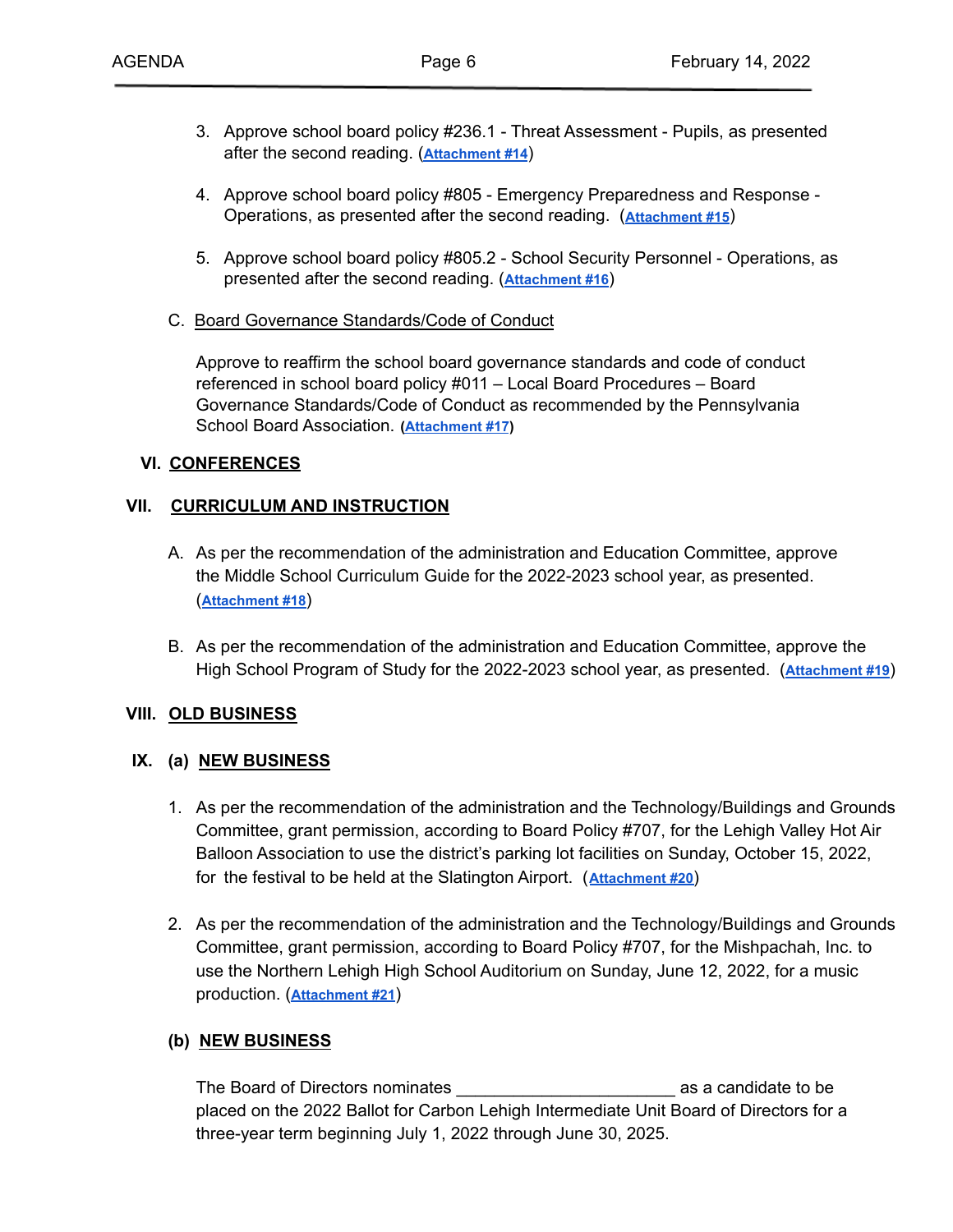### **(c) NEW BUSINESS**

Confidential Administrative Assistant to the Superintendent

Approve the new Salary and Benefit Agreement between the Northern Lehigh School District and the Confidential Administrative Assistant to the Superintendent. **([Attachment #22](https://drive.google.com/file/d/1C_0XVAumGXfmyoq1TrJyaZ7bNmnKkpCE/view?usp=sharing))**

### **X. FINANCIAL**

- A. Approve the Following Financial [Reports:](https://drive.google.com/file/d/1rVLCz4cvJ-RP0Y17WhNhttps://drive.google.com/file/d/1rVLCz4cvJ-RP0Y17WhNg48Fh2Yn-2Tnm/view?usp=sharingg48Fh2Yn-2Tnm/view?usp=sharing)
	- 1. General Fund Account month of January 2022
	- 2. Cafeteria Fund Account month of January 2022
- B. Approve the Following List of **[Bills](https://drive.google.com/file/d/1MAmmnh_1AGiHJqt_3RrRIIOF4gBb-3qU/view?usp=sharing)**:
	- 1. General Fund months of January and February, 2022
	- 2. Cafeteria Fund months of January and February, 2022

### C. Lehigh Carbon Community College 2022-2023 [Budget](https://drive.google.com/file/d/1aJTNP97aakJmvzA3Vl3l0k_83zar3KvN/view?usp=sharing)

Approve a resolution regarding the 2022-2023 Lehigh Carbon Community College Sponsor Contribution Budget. Total expenditures equal \$58,665,789 which represents an increase of \$4,394,301 or 8.1% over the 2021-2022 budget. Northern Lehigh's share of the total budget is  $$173,380.00$ , a decrease of  $$1,154.00$  or  $(-7%)$ . A copy of the budget was distributed at the January 10, 2022 Board meeting*.*

D. Carbon Lehigh Intermediate Unit 2022-2023 [Budget](https://drive.google.com/file/d/1_MvnHNjOrqO81KAo_4Ffjy2_bBf2qXyo/view?usp=sharing)

Approve a resolution regarding the 2022-2023 Carbon Lehigh Intermediate Unit Operational and Program Services budget. Total expenditures equal \$3,376,570 an increase of \$99,905.00 over the 2021-2022 budget. Northern Lehigh's share is proposed to be \$18,268.00, a decrease of \$286.00 from the 2021-22 budget. A copy of the budget was distributed at the January 10, 2022 Board meeting*.*

### E. Lehigh Career & Technical Institute 2022-2023 [Budget](https://drive.google.com/file/d/1K3CdCY3DQN5k4WkQmltyVG9-11U8LwXt/view?usp=sharing)

Approve a resolution regarding the Lehigh Career & Technical Institute general fund budget and Academic Center expenditures for the 2022-2023 school year. The general fund budget total is \$29,779,840.00 an increase of \$803,740. Northern Lehigh School District's portion of the 2022-2023 general fund budget is \$1,364,974.58, an increase of \$99,371.74. The expenditures for the Academic Center budget for the period of July 1, 2022 through June 30, 2023 total \$2,164,100.00 an increase of \$85,900. There is no cost to Northern Lehigh School District for the Academic Center budget. A copy of the budget was distributed at the January 10, 2022 Board meeting*.*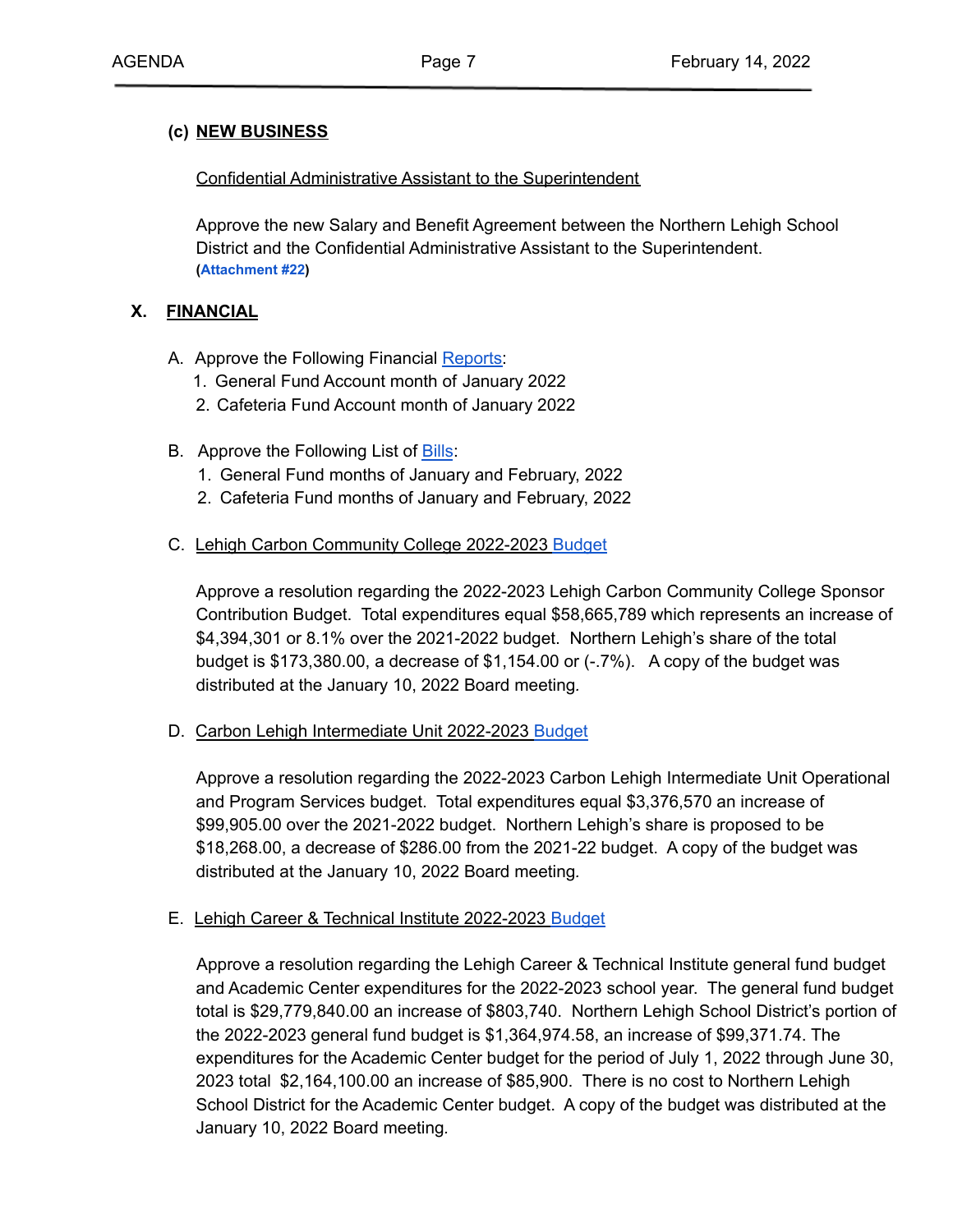- F. Accept the 2020-2021 audit and management report for the single audit ending June 30, 2021. A copy of the audit was distributed at the January 10, 2022 school board meeting.
- G. Approve to authorize proper officials to ratify a contractual agreement between the Northern Lehigh School District and the Carbon Lehigh Intermediate Unit #21 to continue the Student Driver Education Program at no cost to the district, effective July 1, 2022 through June 30, 2023. **([Attachment #23\)](https://drive.google.com/file/d/1R2DaCS09gMyqE2EOJEbYt9b_fNkiPiHc/view?usp=sharing)**
- H**.** Approve to allow administration to continue membership in the Greater Lehigh Valley Chamber of Commerce at a fee of \$424.00 for the 2022-2023 school year, to be paid from the Superintendent's budget. **[\(Attachment](https://drive.google.com/file/d/1Emh_8Qe0J_f9ljm92b5DEgYICgvs4teR/view?usp=sharing) #24)**
- I. The Board of Education authorizes the payment of \$500.00 to Employee #6813 for damages incurred to her vehicle while transacting business with local vendors during normal school district operating hours.
- J. As per the recommendation from the administration and Technology/Buildings and Grounds Committee, approve a contract with PenTeleData for voice phone services. (**[Attachment #25](https://drive.google.com/file/d/1_1vKbO9SvvLIvGbCPdFLC8z0isrBVLZR/view?usp=sharing)**)
- K. As per the recommendation from the administration, approve the purchase of a chain link fence to enclose the Peters Playground at a cost not exceed \$10,000.00, funding through the PCCD Competitive Grant and Buildings and Grounds Budget.
- L. As per the recommendation from the administration, approve the purchase of athletic boundary fencing from Richardson Athletics at a cost of \$3,857.98, funding through the PCCD Competitive Grant. (**[Attachment #26](https://drive.google.com/file/d/1pYi4Vk8OlxVptU2_5cvPaS51InjDCGeF/view?usp=sharing)**)
- M. As per the recommendation of administration and the Finance Committee, the Board of Education grants authorization of the administration to execute an agreement with Neffs National Bank to allow Automated Clearing House (ACH) debits to pay King Spry Herman Freund & Faul law offices with the potential to add additional vendors when needed.
- N. As per the recommendation of administration and the Finance Committee and in compliance with Policy #623, the Board of Education authorizes the business office to apply for district credit cards through Neffs National Bank for the following district administrators; Director of Business Affairs, Director of Support Services, and Food Service Director. Additionally, the business office is authorized to close the credit card accounts with Elan upon receipt of the new credit cards.
- O. As per the recommendation of the administration and the Education Committee, approve to enter into a contract with Committee for Children, Second Step, at a cost of \$32,296.14, funded through PCCD Competitive Grant. (**[Attachment](https://drive.google.com/file/d/1xXgSjmSkTX5gsqI3l2N6mDTNJzQ0ygHm/view?usp=sharing) #27**)